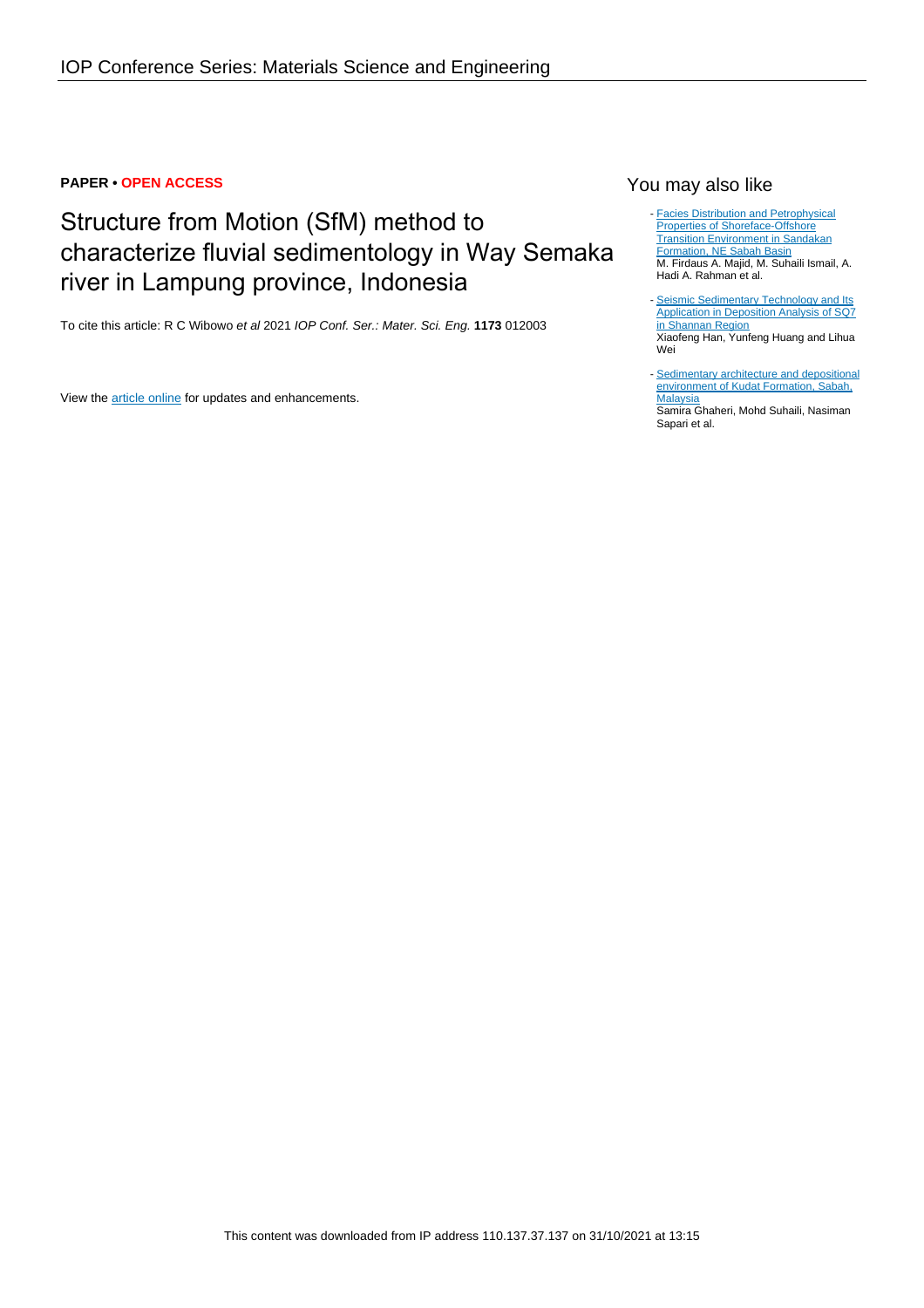IOP Conf. Series: Materials Science and Engineering 1173 (2021) 012003

# **Structure from Motion (SfM) method to characterize fluvial sedimentology in Way Semaka river in Lampung province, Indonesia**

**R C Wibowo1,\* , B S Mulyatno<sup>1</sup> , O Dewanto<sup>1</sup>and M Sarkowi<sup>1</sup>**

<sup>1</sup> Department of Geophysical Engineering, Universitas Lampung, Jalan Prof. Soemantri Brojonegoro No.1, Bandar Lampung 35145, Indonesia

\*Email: rahmat.caturwibowo@eng.unila.ac.id

**Abstract.** Structure from motion (SfM) has been applied recently in fluvial sedimentology. This application is due to the availability of many low-cost unmanned aerial vehicles/drones, which can help overcome challenging terrain, provide efficient and reproducible and high-accuracy topographic images and data. The current study describes the application of SfM to build a geomorphological model and estimate the surface water velocity of the Way Semaka River in the Bandar Negeri Suoh (BNS) region in the West Lampung area. Way Semaka is a river type with an extensive meandering system and stable extension tectonic regime relatively. River morphology approximately 96.62 m width and 4 m depth in straight (relatively) area, whereas in channel area approximately 171.22 m width and 5 m depth. The velocity range between 0.39 – 1.56 m/s based on image analysis proven by current meter measurements onsite with an RMS error of 0.25. Manual geomorphic unit level 2 analysis revealed that 9% of the coverage consisted of basins for the channel's zone, 35% of the coverage consisted of convexity, 9% consisted of planar features, and 37% of the coverage consisted of the transition zone.

**Keywords:** SfM, sedimentology, fluvial, Way Semaka, BNS

#### **1. Introduction**

One of the geological footprints that has important information about natural resources found on earth such as hydrocarbon reservoirs, mineral resources, water resources, and flood risk management [1]. Geometry and heterogeneity are examples of depositional models that are needed and essential for economic and social aspects. Several problems remain in question today, mainly how fluvial deposits can be used to reconstruct geological history. One of the essential parts of a fluvial system is a channel that connects all river networks and provides information about the dynamics of sedimentation and the basins from which the sediments originate [2].

Structure-from-Motion (SfM) with multi-view stereo (MVS), is a combination of advances in computer vision and conventional photogrammetry used for topographic survey techniques. This method can produce a dense three-dimensional (3D) point cloud with high resolution of an object or surface at an affordable operating cost. SfM, while it is only applied to geoscience applications that have relatively transformative effects on scientific disciplines [3], provides a very economical and spatially fast 3D survey over a wide area. The density and level of point accuracy comparable to other survey methods can be seen in Table 1. Several pragmatic reasons for using this SfM method, namely the data

Content from this work may be used under the terms of the Creative Commons Attribution 3.0 licence. Any further distribution of this work must maintain attribution to the author(s) and the title of the work, journal citation and DOI. Published under licence by IOP Publishing Ltd 1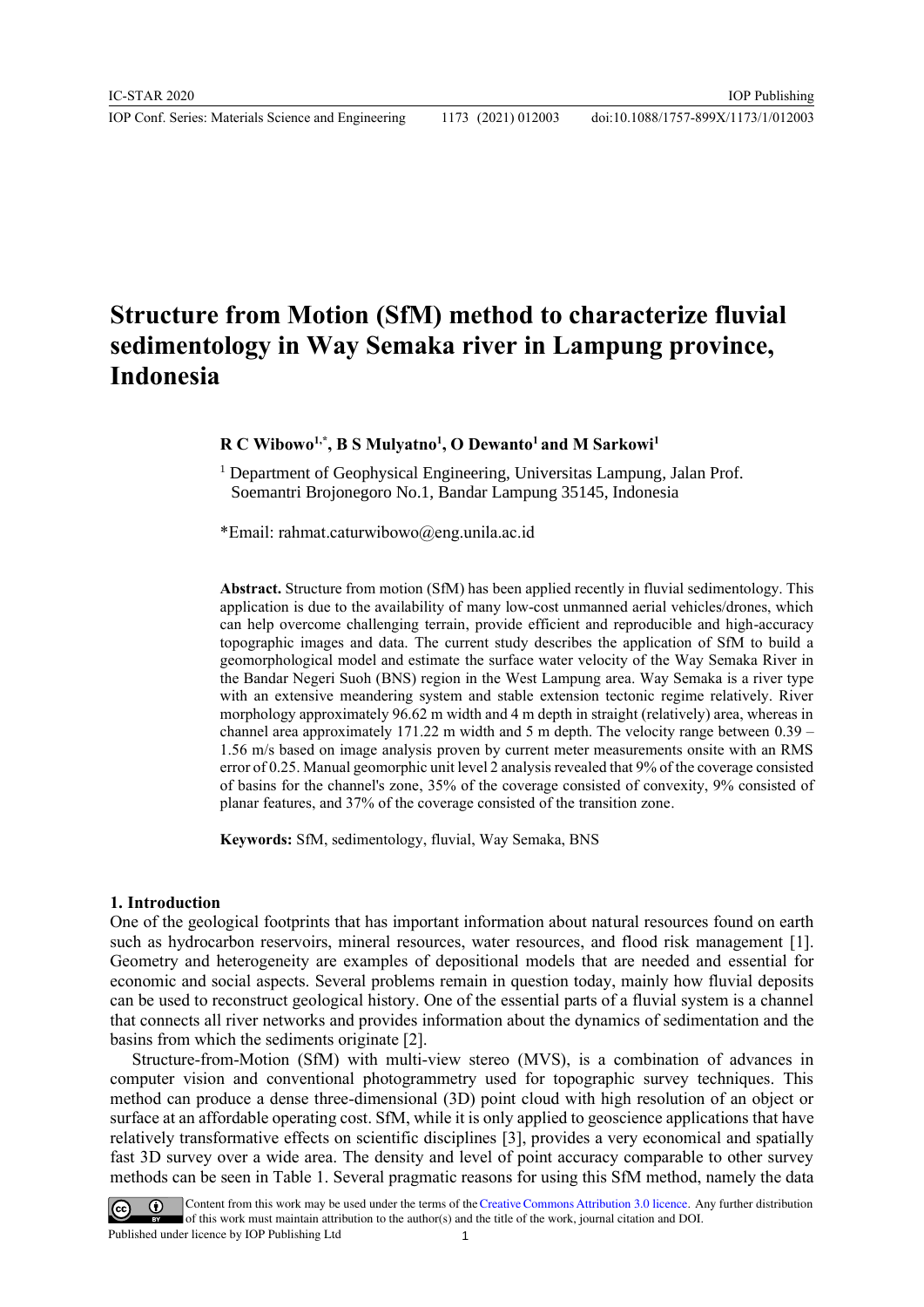obtained in the form of data resulting from unmanned aerial vehicle (UAV) shooting, which UAV for now has developed very rapidly and is easy to use even for ordinary consumers. Thus, the image data obtained from the UAV has made the SfM photogrammetric method more attractive than conventional photogrammetry; for example, [4] developed a complex photogrammetric concept orthorectifying photos obtained from drone surveys.

**Table 1.** Relationship between the SfM photogrammetric characteristics and area, density, and accuracy [5].

|                                 | <b>Without SfM</b>    | With SfM                            |  |
|---------------------------------|-----------------------|-------------------------------------|--|
| Spatial extent $(km2)$          | TS, dGPS: <1.0        | Ground-based platforms: 0.01 to 1.0 |  |
|                                 | TLS: <5.0             | Airborne platform: $<$ 5.0          |  |
|                                 | AP: < 50              |                                     |  |
|                                 | ALS, MBES: $\leq 100$ |                                     |  |
| Spatial density ( $pts/m2$ )    | TS, $dGPS: <5.0$      | 1 to 10,000                         |  |
|                                 | AP: < 10              |                                     |  |
|                                 | ALS, MBES: $<10$      |                                     |  |
|                                 | TLS: <10,000          |                                     |  |
| Point acquisition rate (pts/hr) | TS: 10 <sup>2</sup>   | Millions                            |  |
|                                 | dGPS: $103$           |                                     |  |
|                                 | AP, MBES: $104$       |                                     |  |
|                                 | ALS, TLS: $106$       |                                     |  |
| Point accuracy (m)              | TS: < 0.001           | $0.01$ to $0.2$                     |  |
|                                 | dGPS: $< 0.005$       |                                     |  |
|                                 | TLS, MBES: $< 0.05$   |                                     |  |
|                                 | ALS: $< 0.2$          |                                     |  |
|                                 | AP: < 0.5             |                                     |  |

However, SfM can generate more than ordinary topographical contour because the extracted orthophoto motion is obtained from a full 3D color point cloud. One of the newest methods in the field of geoscience that utilizes SfM has considered the extraction of other information besides the primary fluvio-morphological data and the development of the SfM method in the fluvial environment, for example, is topographic mapping and surface water velocity.

For applied fluvio-morphological investigations in the modern era, sophisticated technology has been presented, which provides an excellent opportunity to obtain more accurate and detailed topographic contours, mapping automation, and quantitative modeling of river shape and activity. Field mapping and morphometric analysis provide basic templates for various toolkits for integrative river science. Morphometric analysis is often used as a classification exercise to identify specific features, process zones, and "river landscape" parts of continuous data, although its analysis can produce continuous derivative outputs.

River flow monitoring is a significant thing that the development of research and management of river science. An essential component in calculating the flow of a river is velocity. This can be obtained using in situ velocity meters such as ultrasonic meters, current meters, and acoustic Doppler current filters (ADCP). The use of terrestrial and aerial radar and camera sensors is an example of several longrange flow monitoring techniques that have been introduced in recent years. Image velocity is a river flow monitoring technique using a camera. Large-Scale Particle Image Velocimetry (LSPIV), Fujita in 1974 [6] developed the first image velocity technique in outdoor environments to apply the classic Particle Image Velocimetry (PIV) technique for fluvial (large-scale) environment. The application of image velocity has been successfully used in various river flow monitoring applications [7-8].

This study aims to introduce SfM and a detailed description of the methods used; make an initial sedimentological analysis about the geometry and internal architecture of fluvial sedimentology,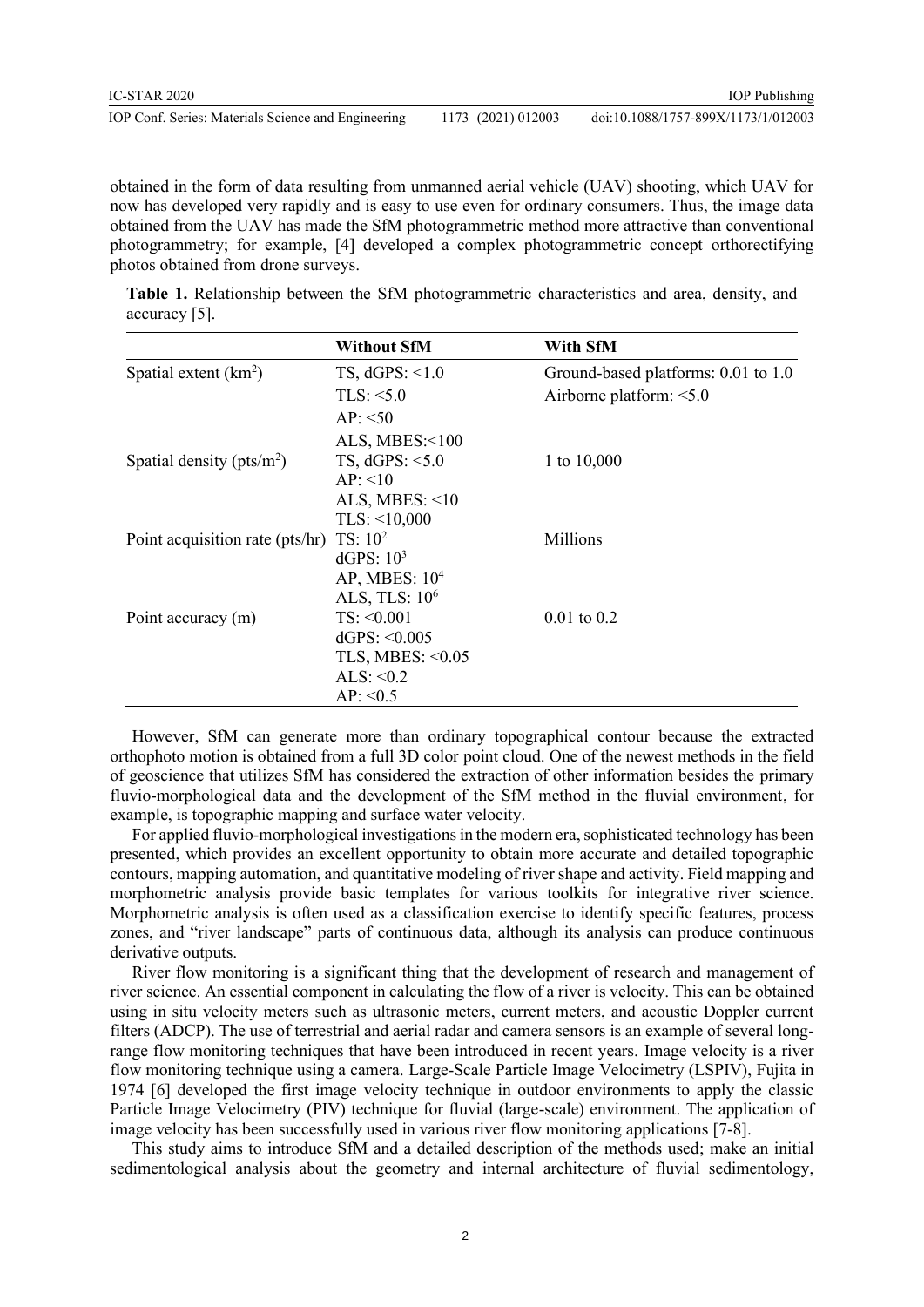including surface water flow velocity. The focus here is to outline a practical workflow that earth scientists and practitioners interested in deploying SfM can apply to geomorphological research.

# **2. Materials and Methods**

# *2.1. Image's acquisition, processing, and accuracy*

Photos are the core data in carrying out the SfM reconstruction; thus, digital cameras are the primary tools used to collect data. Photos used as input significantly affect the quality of the resulting model; this applies to other photogrammetry techniques. The photos obtained during the acquisition can improve accuracy and reduce time; they can also improve processing efficiency. Turner et al. [9] showed that absolute spatial accuracy <1 m can be achieved with coordinated photo images. The addition of ground control points (GCP) can be added during processing on cameras that do not have geotagging capabilities.

Determination of specific and objective locations is the optimal strategy in obtaining the required number of photos and the level of overlap. The overlap between adjacent photos> 60% has resulted in a reasonably good model [10]. The function of the area size and the amount of overlap between images is the definition of the total number of photos required. The main thing in object reconstruction must be visible in at least three photographs for the SfM algorithm to find individual points, and this is a general rule. Fewer photos may cause cracks, holes, or distortion in the SfM model compared to more photos. However, the large number of photos can result in extended processing times, and the resulting file is large, making it challenging to manipulate after processing.

Before applying the UAV and SfM techniques to the Way Semaka Sub-watershed, the test was carried out regarding the absolute accuracy and relative reconstruction of the open field. The UAV-SfM technique has a mean horizontal and vertical error of 2-5 m measured using GCP when reconstructing it in absolute space. The measurement comparison between the object of the SfM reconstruction and the direct measurement (the object whose size is known) becomes a test of relative accuracy. This relative test did not produce a statistically significant difference, indicating that the relative accuracy rate was very high in the SfM reconstruction. The results of this test indicate that the UAV-SfM technique can be applied to map medium-scale fluvio-morphology (1-100 meters) in the Way Semaka Sub-watershed.

# *2.2. Surface flow water velocity*

## *2.2.1. Current meters*

The ideal flow meter should respond instantaneously and consistently to any change in water velocity. There are different types of flow meters available, and they are grouped into three main categories: electromagnetic current meters, mechanical current meters, and Acoustic Doppler speed meters. In this research, to measure the surface flow water velocity is using the mechanical current meter.

## *2.2.2. PIVlab*

Thielicke and Stamhuis developed PIVlab software as a Graphical User Interface (GUI) in MATLAB, which functions to analyze particle image velocity [7] and can be used for LSPIV applications [8]. For ease of use, tutorials and software can be downloaded for free from the internet. Image analysis in PIVlab is carried out on extracted georeferenced images. The analysis stage is carried out in a sequence of continuous frames. The multipass window deformation is applied with two interrogation paths: (i) 64 to 32  $px^2$  and (ii) 32 to 16  $px^2$ . The chaotic height vector and the contrasting riparian vector were removed during the final image processing. The assessment lasts 5 minutes, referring to the power of the computer and the selection of the number of frames.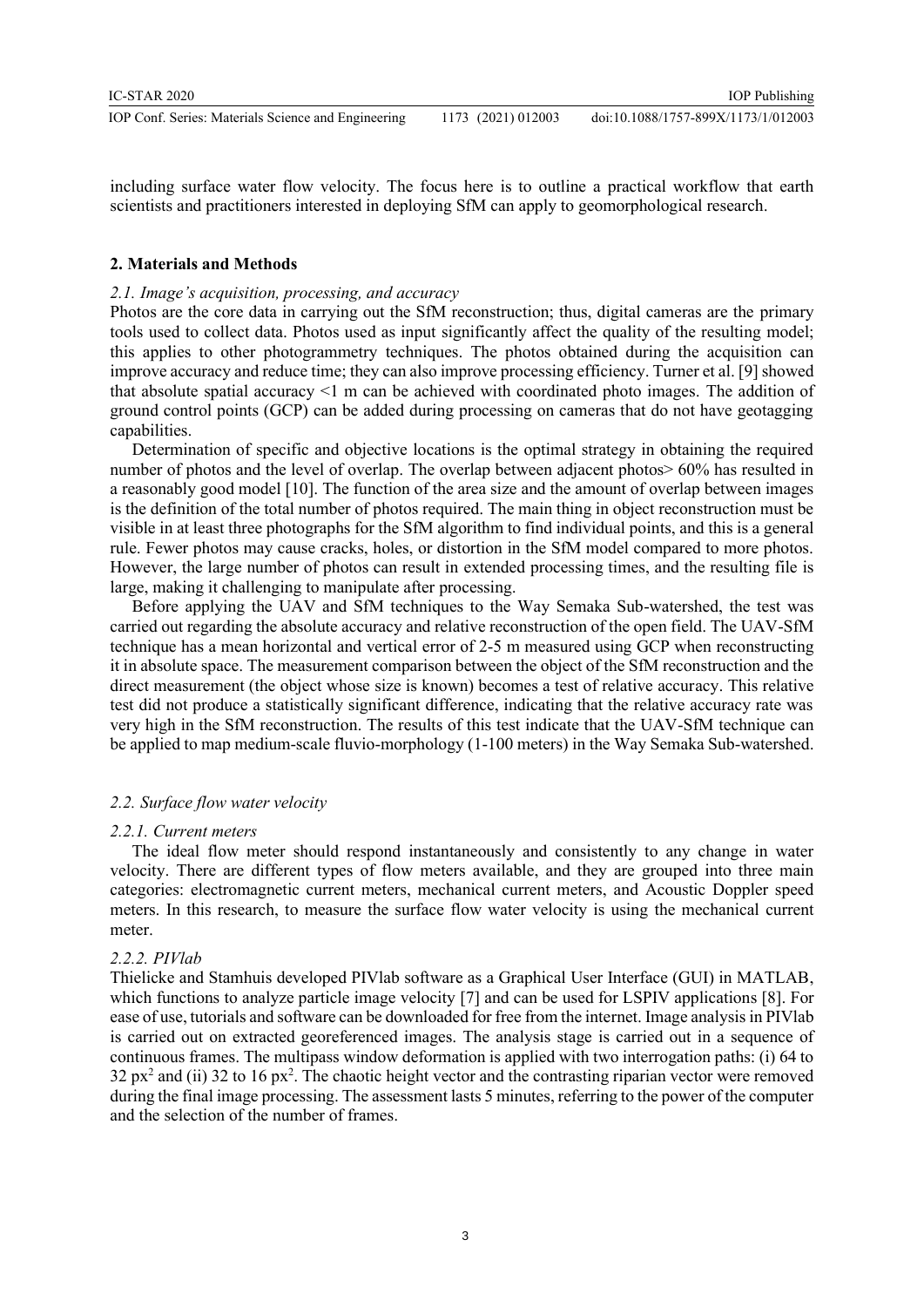#### **3. Results and Discussions**

The first series of measurements were carried out through equipment installed on the river surface. The river surface has the advantage of following the surface flow velocity. After three consecutive measurements carried out for 5 minutes, the mean surface velocity was determined to be 0.34 m/s. The second measurement and so on can be seen in table 2.

**Table 2.** GCP locations and surface water velocity locations include surface water velocity data from the flow meter & PIVlab [7].

| <b>GCP</b>     | Lat            | Long       | <b>Velocity</b><br>current meter $(m/s)$ | <b>Velocity</b><br>PIVlab(m/s) | <b>RMS</b> error |
|----------------|----------------|------------|------------------------------------------|--------------------------------|------------------|
| 1              | -5.203340985   | 104.276977 | 0.34                                     | 0.57                           | 0.25             |
| 2              | $-5.240679011$ | 104.298941 | 0.62                                     | 0.77                           | 0.26             |
| 3              | $-5.204309011$ | 104.277563 | 1.45                                     | 1.49                           | 0.27             |
| $\overline{4}$ | $-5.212021032$ | 104.282493 | 0.57                                     | 0.68                           | 0.29             |
| 5              | -5.212545991   | 104.282622 | 1.33                                     | 1.56                           | 0.31             |
| 6              | -5.21352198    | 104.28365  | 0.89                                     | 0.98                           | 0.32             |
| 7              | $-5.219899016$ | 104.287472 | 0.42                                     | 0.71                           | 0.35             |
| 8              | -5.220987992   | 104.288718 | 0.71                                     | 1.35                           | 0.37             |
| 9              | -5.232144976   | 104.296531 | 0.36                                     | 0.39                           | 0.05             |
| 10             | -5.23926096    | 104.297974 | 0.74                                     | 0.68                           | 0.06             |

The use of PIVlab in analyzing water flow velocity is described in Figure 1. The yellow arrow is a velocity vector which is calculated as an average indicating direction and magnitude. The pattern formed at each location is a vector. No tracer could be seen above the constructed barrier, which should have resulted in a velocity pattern. There are several reasons for this absence, such as (a) carrying out the measurement process when no leaves or twigs are floating in the river, (b) the river is muddy, which results in difficulty distinguishing floating particles; and (c) the flight is carried out at an altitude of 80 m, which resulted in the absence of an adequate record of particle size. The measured distance must be predefined to convert the frame pixels to their actual size. The width of the point bar known when measured at the location becomes a reference. Statistics and graphs can be obtained using the PIVlab based on the cross-section or designed area.

The middle of the river has a higher speed; this is due to the high depth and the absence of obstacles. Meanwhile, the two lanes on the left and right have slow velocity due to rocks and vegetation. The middle point bar yields a very slow velocity, as expected. This is because there is no sufficient turbulence pattern to get the velocity field. The middle of the river has a speed > 1.4 m/s, which is more significant when compared to the left side, which is 17 m away, and the right side is 23 m from the bank because there are no significant obstacles. Two locations have very low velocities, at a distance of 3–5 m and 29–39 m from the left side of the cutting edge, because of vegetation and rocks.

Figure 1 illustrates that the Way Semaka Sub-watershed has pockets of discontinuous floodplain, confirming a partially limited valley arrangement. Sometimes, the boundary is the boundary of the valley itself (i.e., the hillside). The channel has a reasonably tortuous plan shape, partly due to transitions between the margins and partly from the bends themselves. The groove has limited capacity to adjust laterally unless there is sufficient width of the valley floor. This range is characterized by a partially delimited valley with moderate sinuosity, a discontinuous floodplain controlled by a valley.

Manual geomorphic unit level 2 analysis [11] revealed that for the zone within the channel, 9% of the coverage consisted of basins, 35% of the coverage consisted of convexity, 9% consisted of planar features, and 37% of the coverage consisted of the transition zone (Figure 1). Larger basins, more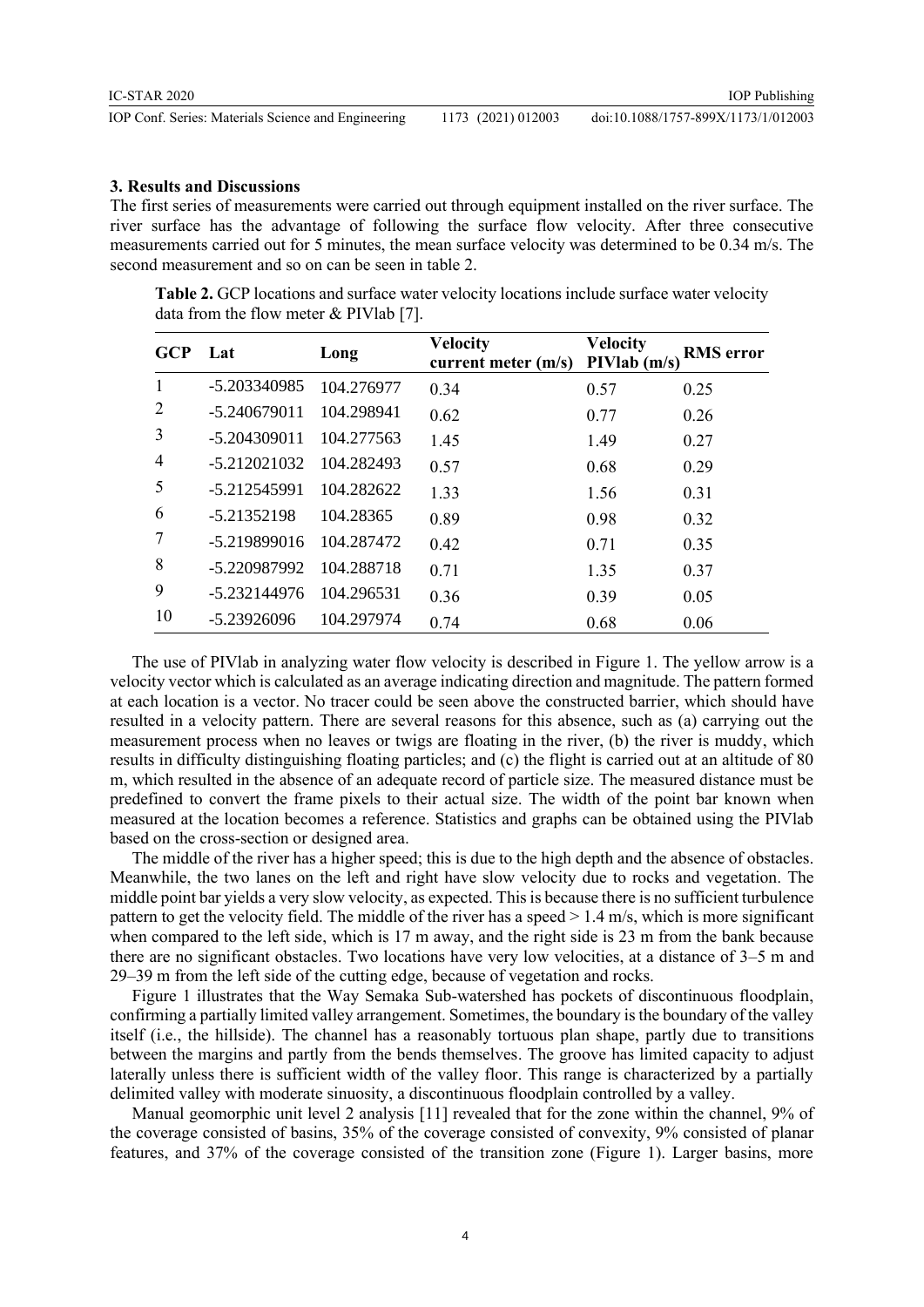IOP Conf. Series: Materials Science and Engineering 1173 (2021) 012003 doi:10.1088/1757-899X/1173/1/012003

temporary sediment storage, a small number of planar units, and many transitions between individual units indicate a fairly complex habitat.



**Figure 1**. SfM applications to detect fluvio-morphological characteristics of the Way Semaka subwatershed.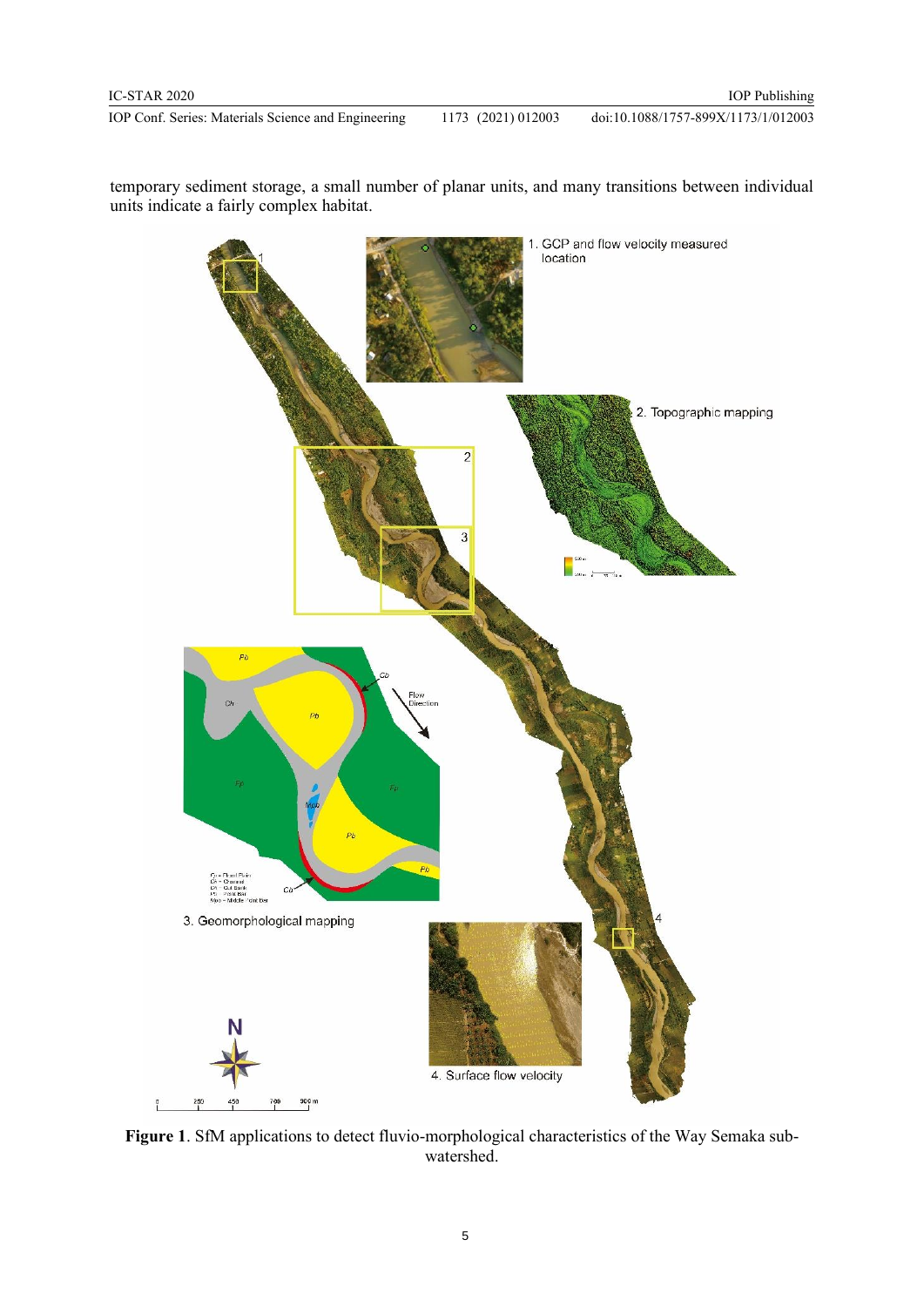The large-scale  $(> 1 \text{ km})$  fluvio-morphological characterization that has been carried out requires cost efficiency, especially the amount of GCP usage. Recent studies also suggest that using a suitable GCP saves costs and produces a suitable model [12-13]. Developments in UAV technology such as more optimal battery performance, ease of data retrieval, and software that demands less CPU make UAV-based frameworks a sensible choice for robust and accurate  $(> 1 \text{ km})$  wide area fluviomorphological characterization.

Comparing the proposed framework performance with geomorphological environmental classification techniques becomes the following work. Remote sensing methods are needed to overcome the shortcomings of UAV images related to resolution and spatial coverage. However, some aspects of fluvio-morphological characterization can be obtained from UAV images. For example, the highresolution image textures required for SfM implementations can also interfere with implementing frameworks over large areas. If the image texture is disturbed, SfM will not detect a feature match between the overlapping images and fail to produce an orthomosaic image at the measured location. So further research is needed to address these issues before the framework is adopted for monitoring large areas.

The RGB images collected for this study allow a qualitative assessment of fluvio-morphological features (such as topographic mapping and calculations of surface water velocity) but do not facilitate quantitative depth estimation. Some authors have highlighted that RGB images present a limited radiometric resolution which precludes restoration of topography in darker parts (e.g., shadows and deep water) [14]. Such problems can affect the level of accuracy in all calculations that are reflected in the error value.

# **4. Conclusion**

The aerial photograph data and current meter measurements can describe the fluvio-morphological conditions in the Way Semaka Sub-watershed. The test results give confidence that the UAV-SfM technique is suitable for testing the Way Semaka Sub-watershed features on a medium scale (1-100 meters). The speed range is between 0.39 - 1.56 m/s based on image analysis and proven by measuring the current meter at the location with an RMS error of 0.25. Manual geomorphic unit level 2 analysis shows that for the groove zone, 9% coverage consists of basins, 35% coverage consists of convexities, 9% planar features, and 37% coverage consists of transition zones.

## **References**

- [1] Wibowo R C, Sarkowi M, Setiawan A F, Yudamson A, Asrafil, Kurniawan M and Arifianto I 2020 Flash flood hazard areas assessment in Bandar Negeri Suoh (BNS) region using an index based approaches and analytical hierarchy process *J. Phys. Conf. Ser.* **1434**
- [2] Sambrook Smith G H, Nicholas A P, Best J L, Bull J M, Dixon S J, Goodbred S, Sarker M H and Vardy M E 2019 The sedimentology of river confluences *Sedimentology* **66** 391–407
- [3] Niedzielski T 2018 Applications of Unmanned Aerial Vehicles in Geosciences: Introduction *Pure Appl. Geophys.* **175** 3141–4
- [4] Javernick L, Brasington J and Caruso B 2014 Modeling the topography of shallow braided rivers using Structure-from-Motion photogrammetry *Geomorphology* **213** 166–82
- [5] Carrivick J L and Smith M W 2019 Fluvial and aquatic applications of Structure from Motion photogrammetry and unmanned aerial vehicle/drone technology *Wiley Interdiscip. Rev. Water* **6** e1328
- [6] Fujita I, Muste M and Kruger A 1998 Large-scale particle image velocimetry for flow analysis in hydraulic engineering applications *J. Hydraul. Res.* **36** 397–414
- [7] Thielicke W and Stamhuis E J 2014 PIVlab Towards User-friendly, Affordable and Accurate Digital Particle Image Velocimetry in MATLAB *J. Open Res. Softw.* **2**
- [8] Naves J, Anta J, Puertas J, Regueiro-Picallo M and Suárez J 2019 Using a 2D shallow water